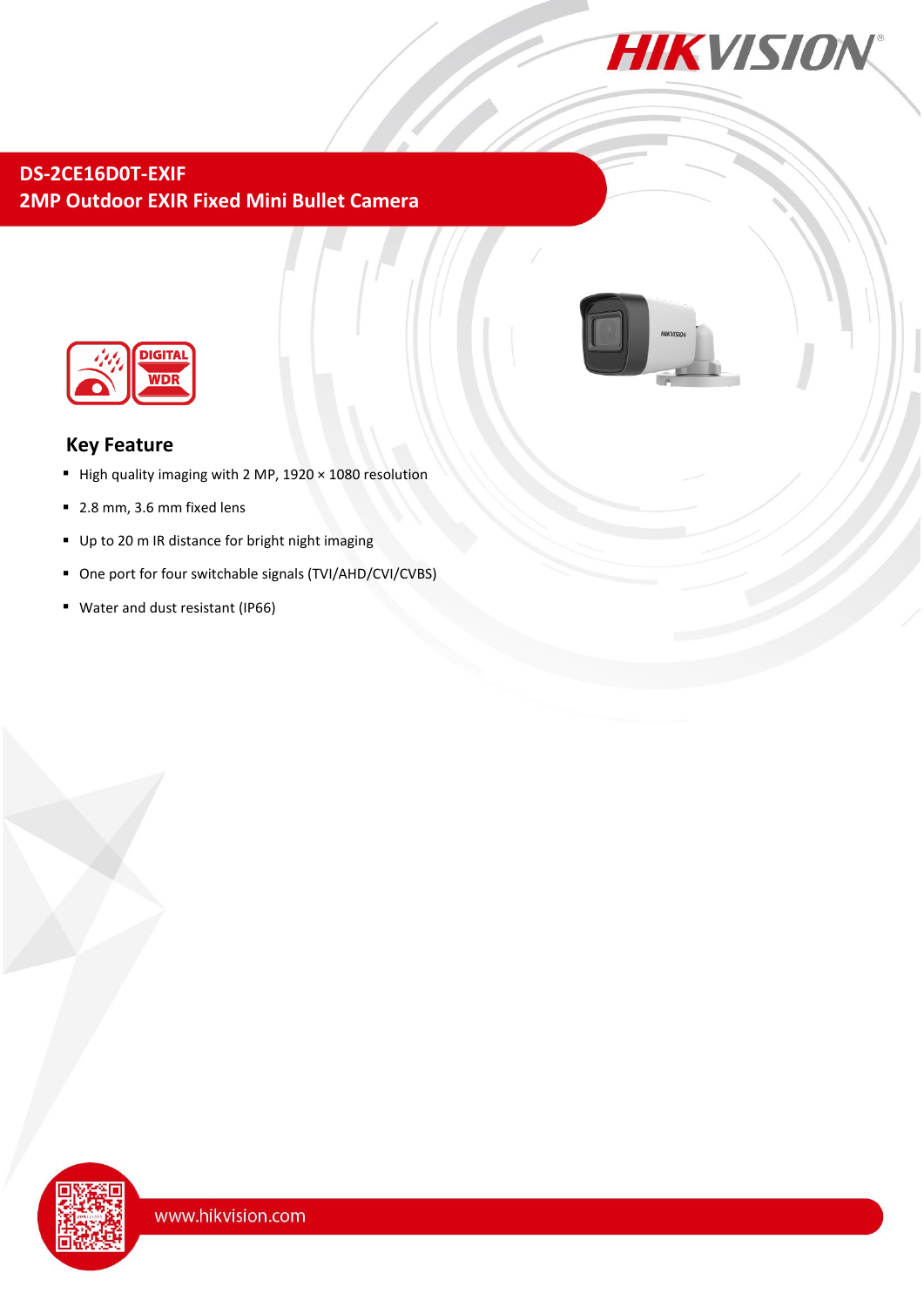

# **Specification**

| Image Sensor<br>2 MP CMOS<br>Signal System<br>PAL/NTSC<br>Resolution<br>1920 (H) × 1080 (V)<br>TVI: 1080p@25fps/30fps<br>AHD: 1080p@25fps/30fps<br><b>Frame Rate</b><br>CVI: 1080p@25fps/30fps<br><b>CVBS: PAL/NTSC</b><br>Min. Illumination<br>0.02 Lux @ (F1.2, AGC ON), 0 Lux with IR<br>PAL: 1/25 s to 1/50,000 s; NTSC: 1/30 s to 1/50,000 s<br><b>Shutter Time</b><br>2.8 mm, 3.6 mm Fixed Lens<br>Lens<br>2.8 mm, horizontal FOV: 102°, vertical FOV: 55°, diagonal FOV: 123°<br>Field of View<br>3.6 mm, horizontal FOV: 81°, vertical FOV: 42°, diagonal FOV: 100°<br>Lens Mount<br>M12<br><b>ICR</b><br>Day & Night<br><b>WDR</b> (Wide Dynamic Range)<br>Digital WDR<br>Angle Adjustment<br>Pan: 0° to 360°, Tilt: 0° to 90°, Rotation: 0° to 360°<br><b>Menu</b><br>STD/HIGH-SAT<br>Image Mode<br>AGC<br>Yes<br>Day/Night Mode<br>Auto/Color/BW (Black and White)<br><b>White Balance</b><br>Auto<br>DWDR, BLC, Global<br>AE (Auto Exposure) Mode<br><b>Noise Reduction</b><br>2D DNR<br>English<br>Language<br>Function<br>Brightness, Mirror, Smart IR, Sharpness<br><b>Interface</b><br>Video Output<br>Switchable TVI/AHD/CVI/CVBS<br>General<br>-40°C to 60°C (-40°F to 140°F), Humidity: 90% or less (non-condensing)<br><b>Operating Conditions</b><br>Power Supply<br>12 VDC ± 25%<br>Consumption<br>Max. 3.3 W<br><b>Protection Level</b><br><b>IP66</b><br>Material<br>Metal<br>IR Range<br>Up to 20 m<br><b>HIKVISION-C</b><br>Communication<br>138.8 mm × 60.9 mm × 57.9 mm (5.465" × 2.389" 2.278")<br>Dimension<br>Approx. 260 g (0.57 lb.)<br>Weight | <b>Camera</b> |  |
|---------------------------------------------------------------------------------------------------------------------------------------------------------------------------------------------------------------------------------------------------------------------------------------------------------------------------------------------------------------------------------------------------------------------------------------------------------------------------------------------------------------------------------------------------------------------------------------------------------------------------------------------------------------------------------------------------------------------------------------------------------------------------------------------------------------------------------------------------------------------------------------------------------------------------------------------------------------------------------------------------------------------------------------------------------------------------------------------------------------------------------------------------------------------------------------------------------------------------------------------------------------------------------------------------------------------------------------------------------------------------------------------------------------------------------------------------------------------------------------------------------------------------------------------------------------------------------|---------------|--|
|                                                                                                                                                                                                                                                                                                                                                                                                                                                                                                                                                                                                                                                                                                                                                                                                                                                                                                                                                                                                                                                                                                                                                                                                                                                                                                                                                                                                                                                                                                                                                                                 |               |  |
|                                                                                                                                                                                                                                                                                                                                                                                                                                                                                                                                                                                                                                                                                                                                                                                                                                                                                                                                                                                                                                                                                                                                                                                                                                                                                                                                                                                                                                                                                                                                                                                 |               |  |
|                                                                                                                                                                                                                                                                                                                                                                                                                                                                                                                                                                                                                                                                                                                                                                                                                                                                                                                                                                                                                                                                                                                                                                                                                                                                                                                                                                                                                                                                                                                                                                                 |               |  |
|                                                                                                                                                                                                                                                                                                                                                                                                                                                                                                                                                                                                                                                                                                                                                                                                                                                                                                                                                                                                                                                                                                                                                                                                                                                                                                                                                                                                                                                                                                                                                                                 |               |  |
|                                                                                                                                                                                                                                                                                                                                                                                                                                                                                                                                                                                                                                                                                                                                                                                                                                                                                                                                                                                                                                                                                                                                                                                                                                                                                                                                                                                                                                                                                                                                                                                 |               |  |
|                                                                                                                                                                                                                                                                                                                                                                                                                                                                                                                                                                                                                                                                                                                                                                                                                                                                                                                                                                                                                                                                                                                                                                                                                                                                                                                                                                                                                                                                                                                                                                                 |               |  |
|                                                                                                                                                                                                                                                                                                                                                                                                                                                                                                                                                                                                                                                                                                                                                                                                                                                                                                                                                                                                                                                                                                                                                                                                                                                                                                                                                                                                                                                                                                                                                                                 |               |  |
|                                                                                                                                                                                                                                                                                                                                                                                                                                                                                                                                                                                                                                                                                                                                                                                                                                                                                                                                                                                                                                                                                                                                                                                                                                                                                                                                                                                                                                                                                                                                                                                 |               |  |
|                                                                                                                                                                                                                                                                                                                                                                                                                                                                                                                                                                                                                                                                                                                                                                                                                                                                                                                                                                                                                                                                                                                                                                                                                                                                                                                                                                                                                                                                                                                                                                                 |               |  |
|                                                                                                                                                                                                                                                                                                                                                                                                                                                                                                                                                                                                                                                                                                                                                                                                                                                                                                                                                                                                                                                                                                                                                                                                                                                                                                                                                                                                                                                                                                                                                                                 |               |  |
|                                                                                                                                                                                                                                                                                                                                                                                                                                                                                                                                                                                                                                                                                                                                                                                                                                                                                                                                                                                                                                                                                                                                                                                                                                                                                                                                                                                                                                                                                                                                                                                 |               |  |
|                                                                                                                                                                                                                                                                                                                                                                                                                                                                                                                                                                                                                                                                                                                                                                                                                                                                                                                                                                                                                                                                                                                                                                                                                                                                                                                                                                                                                                                                                                                                                                                 |               |  |
|                                                                                                                                                                                                                                                                                                                                                                                                                                                                                                                                                                                                                                                                                                                                                                                                                                                                                                                                                                                                                                                                                                                                                                                                                                                                                                                                                                                                                                                                                                                                                                                 |               |  |
|                                                                                                                                                                                                                                                                                                                                                                                                                                                                                                                                                                                                                                                                                                                                                                                                                                                                                                                                                                                                                                                                                                                                                                                                                                                                                                                                                                                                                                                                                                                                                                                 |               |  |
|                                                                                                                                                                                                                                                                                                                                                                                                                                                                                                                                                                                                                                                                                                                                                                                                                                                                                                                                                                                                                                                                                                                                                                                                                                                                                                                                                                                                                                                                                                                                                                                 |               |  |
|                                                                                                                                                                                                                                                                                                                                                                                                                                                                                                                                                                                                                                                                                                                                                                                                                                                                                                                                                                                                                                                                                                                                                                                                                                                                                                                                                                                                                                                                                                                                                                                 |               |  |
|                                                                                                                                                                                                                                                                                                                                                                                                                                                                                                                                                                                                                                                                                                                                                                                                                                                                                                                                                                                                                                                                                                                                                                                                                                                                                                                                                                                                                                                                                                                                                                                 |               |  |
|                                                                                                                                                                                                                                                                                                                                                                                                                                                                                                                                                                                                                                                                                                                                                                                                                                                                                                                                                                                                                                                                                                                                                                                                                                                                                                                                                                                                                                                                                                                                                                                 |               |  |
|                                                                                                                                                                                                                                                                                                                                                                                                                                                                                                                                                                                                                                                                                                                                                                                                                                                                                                                                                                                                                                                                                                                                                                                                                                                                                                                                                                                                                                                                                                                                                                                 |               |  |
|                                                                                                                                                                                                                                                                                                                                                                                                                                                                                                                                                                                                                                                                                                                                                                                                                                                                                                                                                                                                                                                                                                                                                                                                                                                                                                                                                                                                                                                                                                                                                                                 |               |  |
|                                                                                                                                                                                                                                                                                                                                                                                                                                                                                                                                                                                                                                                                                                                                                                                                                                                                                                                                                                                                                                                                                                                                                                                                                                                                                                                                                                                                                                                                                                                                                                                 |               |  |
|                                                                                                                                                                                                                                                                                                                                                                                                                                                                                                                                                                                                                                                                                                                                                                                                                                                                                                                                                                                                                                                                                                                                                                                                                                                                                                                                                                                                                                                                                                                                                                                 |               |  |
|                                                                                                                                                                                                                                                                                                                                                                                                                                                                                                                                                                                                                                                                                                                                                                                                                                                                                                                                                                                                                                                                                                                                                                                                                                                                                                                                                                                                                                                                                                                                                                                 |               |  |
|                                                                                                                                                                                                                                                                                                                                                                                                                                                                                                                                                                                                                                                                                                                                                                                                                                                                                                                                                                                                                                                                                                                                                                                                                                                                                                                                                                                                                                                                                                                                                                                 |               |  |
|                                                                                                                                                                                                                                                                                                                                                                                                                                                                                                                                                                                                                                                                                                                                                                                                                                                                                                                                                                                                                                                                                                                                                                                                                                                                                                                                                                                                                                                                                                                                                                                 |               |  |
|                                                                                                                                                                                                                                                                                                                                                                                                                                                                                                                                                                                                                                                                                                                                                                                                                                                                                                                                                                                                                                                                                                                                                                                                                                                                                                                                                                                                                                                                                                                                                                                 |               |  |
|                                                                                                                                                                                                                                                                                                                                                                                                                                                                                                                                                                                                                                                                                                                                                                                                                                                                                                                                                                                                                                                                                                                                                                                                                                                                                                                                                                                                                                                                                                                                                                                 |               |  |
|                                                                                                                                                                                                                                                                                                                                                                                                                                                                                                                                                                                                                                                                                                                                                                                                                                                                                                                                                                                                                                                                                                                                                                                                                                                                                                                                                                                                                                                                                                                                                                                 |               |  |
|                                                                                                                                                                                                                                                                                                                                                                                                                                                                                                                                                                                                                                                                                                                                                                                                                                                                                                                                                                                                                                                                                                                                                                                                                                                                                                                                                                                                                                                                                                                                                                                 |               |  |
|                                                                                                                                                                                                                                                                                                                                                                                                                                                                                                                                                                                                                                                                                                                                                                                                                                                                                                                                                                                                                                                                                                                                                                                                                                                                                                                                                                                                                                                                                                                                                                                 |               |  |
|                                                                                                                                                                                                                                                                                                                                                                                                                                                                                                                                                                                                                                                                                                                                                                                                                                                                                                                                                                                                                                                                                                                                                                                                                                                                                                                                                                                                                                                                                                                                                                                 |               |  |
|                                                                                                                                                                                                                                                                                                                                                                                                                                                                                                                                                                                                                                                                                                                                                                                                                                                                                                                                                                                                                                                                                                                                                                                                                                                                                                                                                                                                                                                                                                                                                                                 |               |  |
|                                                                                                                                                                                                                                                                                                                                                                                                                                                                                                                                                                                                                                                                                                                                                                                                                                                                                                                                                                                                                                                                                                                                                                                                                                                                                                                                                                                                                                                                                                                                                                                 |               |  |

## **Dimension**